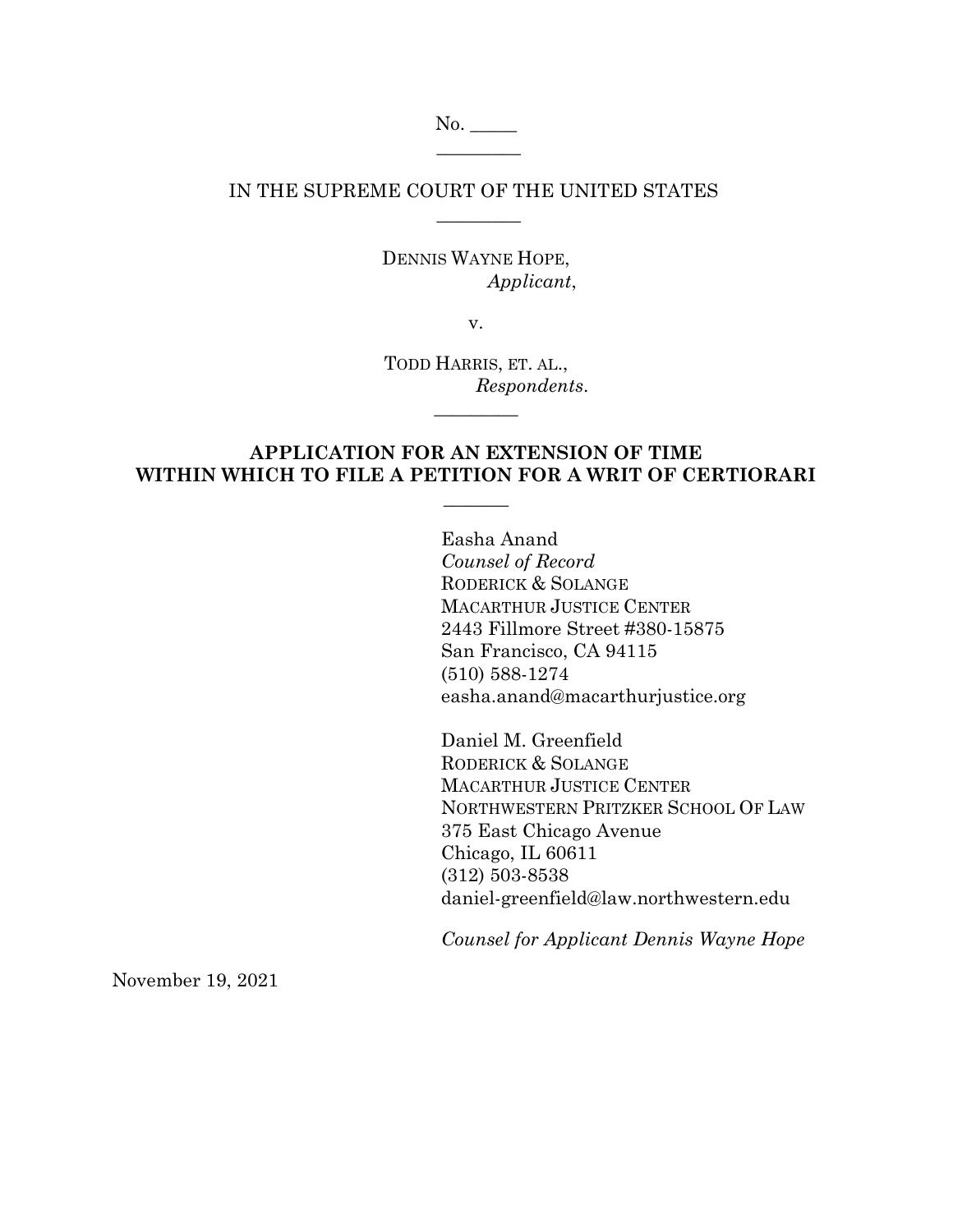No.  $\_\_$  $\frac{1}{2}$ 

## IN THE SUPREME COURT OF THE UNITED STATES  $\frac{\frac{1}{2} \left( \frac{1}{2} \right) \left( \frac{1}{2} \right) \left( \frac{1}{2} \right) \left( \frac{1}{2} \right) \left( \frac{1}{2} \right) \left( \frac{1}{2} \right) \left( \frac{1}{2} \right) \left( \frac{1}{2} \right) \left( \frac{1}{2} \right) \left( \frac{1}{2} \right) \left( \frac{1}{2} \right) \left( \frac{1}{2} \right) \left( \frac{1}{2} \right) \left( \frac{1}{2} \right) \left( \frac{1}{2} \right) \left( \frac{1}{2} \right) \left($

DENNIS WAYNE HOPE,  *Applicant*,

v.

TODD HARRIS, ET. AL.,  *Respondents*.

 $\overline{\phantom{a}}$ 

## **APPLICATION FOR AN EXTENSION OF TIME WITHIN WHICH TO FILE A PETITION FOR A WRIT OF CERTIORARI**

 $\overline{\phantom{a}}$ 

 To the Honorable Samuel A. Alito, Jr., Associate Justice of the United States and Circuit Justice for the Fifth Circuit:

 Pursuant to 28 U.S.C. § 2101(c) and Supreme Court Rules 13.5 and 22, applicant Dennis Hope respectfully requests a 59-day extension, to and including January 28, 2022, within which to file a petition for a writ of certiorari to review the judgment of the United States Court of Appeals for the Fifth Circuit. The Fifth Circuit denied Mr. Hope's petition for rehearing en banc on September 1, 2021. Unless extended, the time to file a petition for a writ of certiorari will expire on November 30, 2021. This request is unopposed.

 1. Mr. Hope has been in solitary confinement since 1994—27 years and counting. These decades of isolation have ravaged Mr. Hope's body and mind, causing him to suffer hallucinations, suicidal ideation, and constant pain. Worse, the only officials "reviewing" Mr. Hope's solitary confinement disclaim the authority to get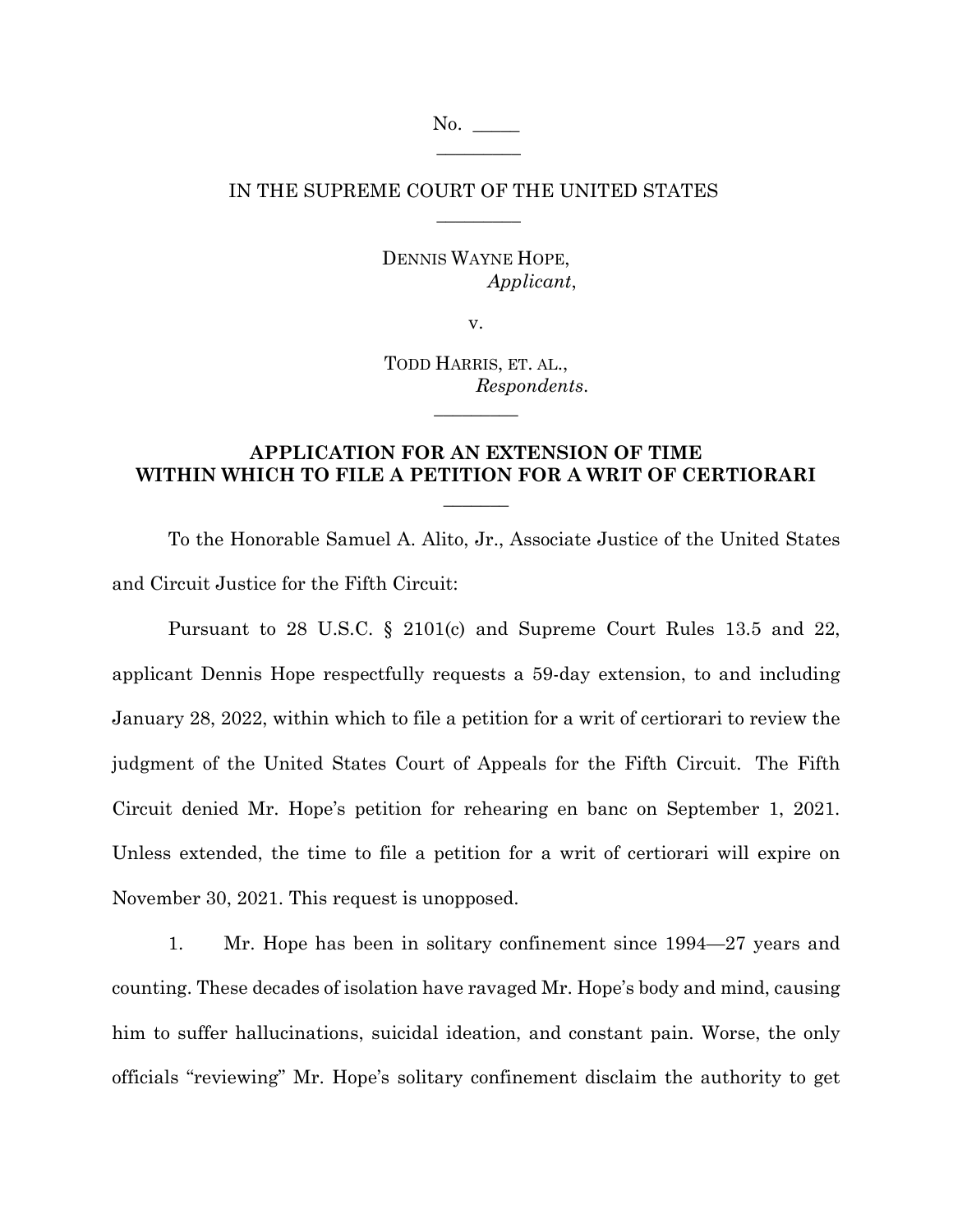him moved out of solitary confinement. He filed suit *pro se* alleging, as relevant here, an Eighth Amendment claim for cruel and unusual punishment and a procedural due process claim under the Fourteenth Amendment.

2. This case presents two important questions of federal constitutional law on which the federal courts of appeals are sharply divided.

3. First, the Fifth Circuit rejected—in two sentences, in a footnote—Mr. Hope's claim that his quarter century of solitary confinement constitutes cruel and unusual punishment under the original meaning of the Eighth Amendment. *See Hope v. Harris*, 861 F. App'x 571, 582 n.5 (5th Cir. 2021). This splits the Fifth Circuit from at least the Third and Fourth Circuits, both of which have held that prolonged solitary confinement can violate the Eighth Amendment. *See Porter v. Pa. Dep't of Corr.*, 974 F.3d 431 (3d Cir. 2020); *Porter v. Clarke*, 923 F.3d 348 (4th Cir. 2019). The Fifth Circuit's decision also conflicts with the original understanding of "cruel and unusual punishment"—as noted by John Stinneford, whose research on the original meaning of the Eighth Amendment this Court has adopted. *See* John F. Stinneford, *Experimental Punishments*, 95 Notre Dame L. Rev. 39, 65-66, 71-72 (2019); *Bucklew v. Precythe*, 139 S. Ct. 1112, 1123 (2019).

4. Second, the Fifth Circuit held that biannual sham "reviews" of Mr. Hope's continued solitary confinement—conducted by officials who disclaim any authority to change his placement and use the time to discuss irrelevant topics like the availability of firewood—satisfy due process. But at least seven circuits—the Second, Third, Fourth, Sixth, Seventh, Eighth, and Tenth—would disagree. *See Isby* 

3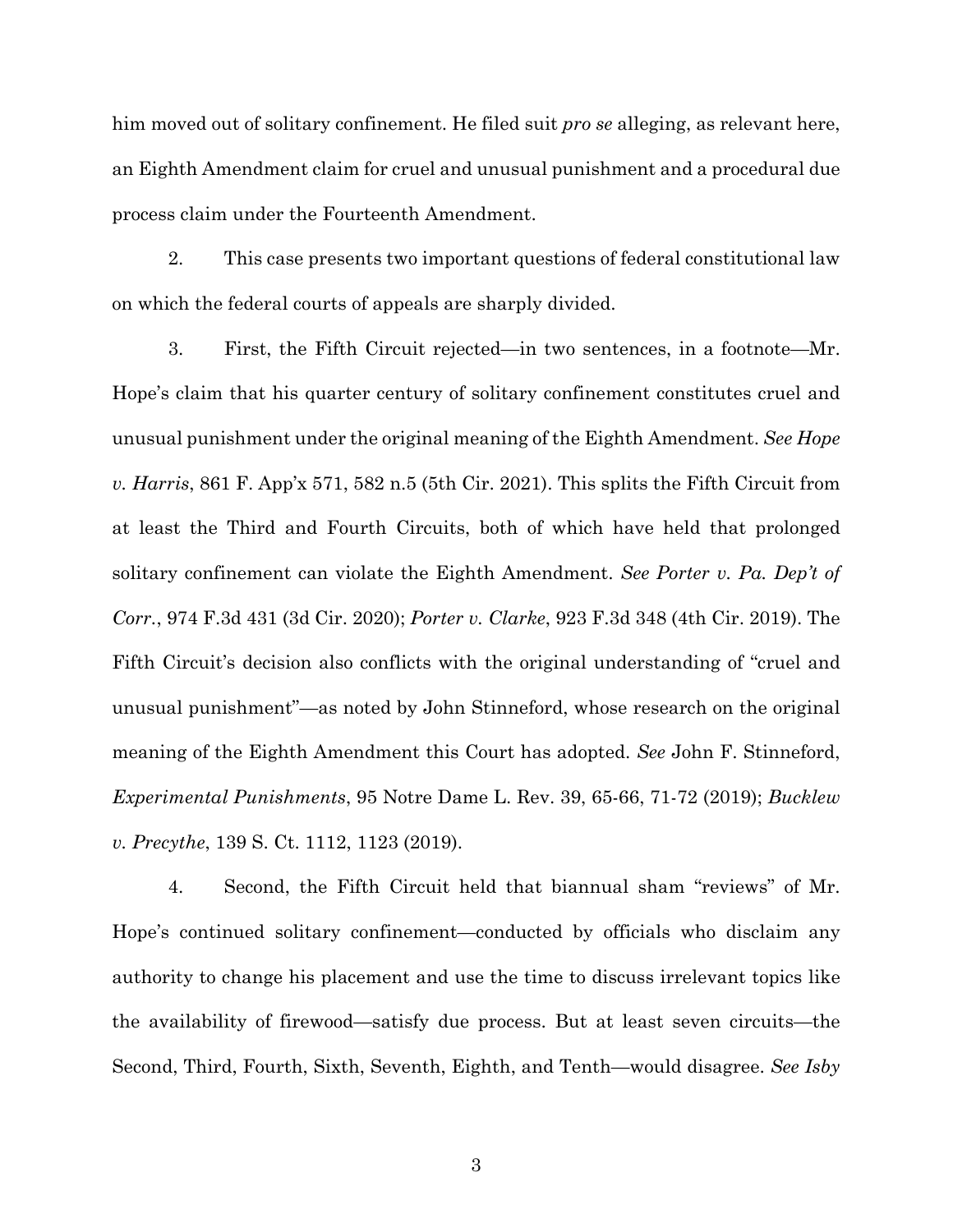*v. Brown*, 856 F.3d 508, 527-29 (7th Cir. 2019) (collecting cases). And these pro forma "reviews" do not comport with the fundamental requirement for "meaningful" process under this Court's seminal opinion in *Mathews v. Eldridge*, 424 U.S. 319, 333 (1976).

 5. Good cause exists for an extension of time to prepare a petition for a writ of certiorari in this case due to the press of business on numerous other matters. Substantial commitments of counsel of record during the relevant time period include:

- An answering brief in the United States Court of Appeals for the Tenth Circuit in *Lewis v. City of Edmond*, No. 21-6081, due December 1, 2021;
- An oral argument in the United States Court of Appeals for the Eighth Circuit in *Mitchell v. Kirchmeier*, No. 21-1071, on December 14, 2021;
- An opening brief in the United States Court of Appeals for the Sixth Circuit in *Teffeteller v. Hall*, No. 21-5974, due December 20, 2021;
- An opening brief in the United States Court of Appeals for the Fourth Circuit in *Hardin v. Hunt*, No. 21-7195, due December 22, 2021;
- A reply brief in the United States Court of Appeals for the Eleventh Circuit in *Benning v. Comm'r, Georgia Dep't of Corr*., No. 21-11982, due December 27, 2021;
- An opening brief in the United States Court of Appeals for the Ninth Circuit in *Eaton v. Blewett*, No. 21-35728, due December 27, 2021;
- A reply brief in the United States Court of Appeals for the Ninth Circuit in *Saddozai v. Davis*, No. 20-17519, due December 31, 2021;
- A reply brief in the United States Court of Appeals for the Tenth Circuit in *Whitehead v. Mgmt. & Training Corp.*, No. 21-2029, due January 3, 2022; and
- An opening brief in the U.S. Court of Appeals for the Fourth Circuit in *Griffin v. Bryant*, No. 21-7362, due January 14, 2022.
- 6. In addition, counsel of record has preplanned vacations from November

23, 2021, through November 28, 2021, and December 24, 2021, through January 3,